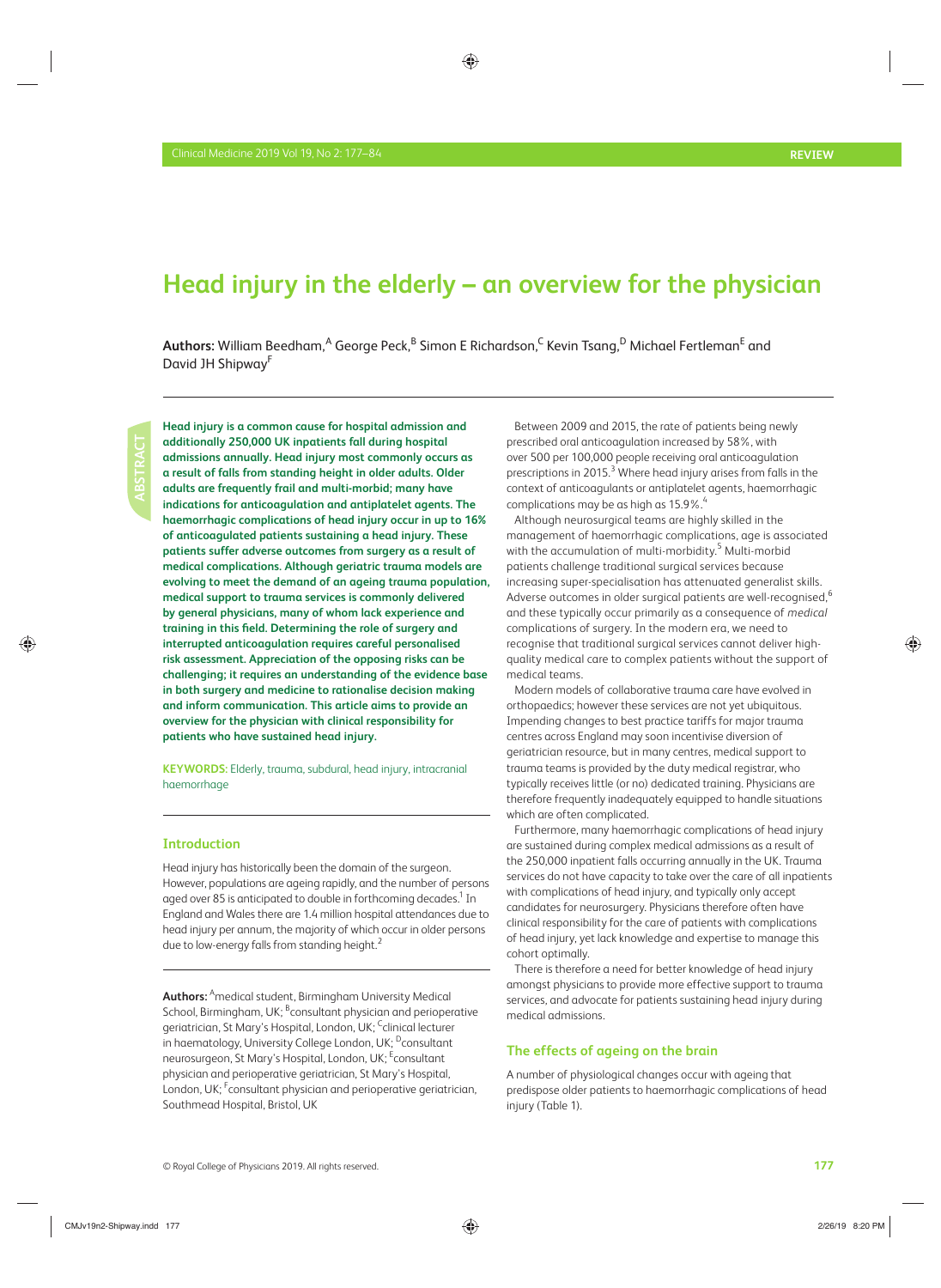| Table 1. Physiological changes of ageing and their clinical significance for head injury |                                                                                                                                                                                                                                                                                                                                                                                                                                                                                          |  |
|------------------------------------------------------------------------------------------|------------------------------------------------------------------------------------------------------------------------------------------------------------------------------------------------------------------------------------------------------------------------------------------------------------------------------------------------------------------------------------------------------------------------------------------------------------------------------------------|--|
| <b>Physiological change</b>                                                              | <b>Clinical significance for head injury</b>                                                                                                                                                                                                                                                                                                                                                                                                                                             |  |
| Cerebral atrophy                                                                         | Reduced brain parenchymal volume increases the space between the arachnoid<br>and dura mater. This leads to stretching of the bridging veins and vulnerability to<br>rupture. <sup>7</sup> This is a common risk factor for subdural haemorrhage. The presence of<br>cerebral atrophy may also result in delayed presentation of altered consciousness<br>following traumatic brain injury, as a greater volume of blood is required to exert<br>pressure effects upon brain parenchyma. |  |
| Hypertension                                                                             | Hypertension leads to increased wall tension within blood vessels. This is a risk factor<br>for aneurysm formation and blood vessel rupture, increasing the risk of subarachnoid<br>haemorrhage by up to 180%. <sup>8</sup>                                                                                                                                                                                                                                                              |  |
| Reduced cerebral auto-regulation                                                         | Impaired autoregulation of cerebral blood flow results in diminished blood supply<br>and hypoxic brain injury following head trauma.                                                                                                                                                                                                                                                                                                                                                     |  |
| Cerebrovascular atherosclerosis                                                          | Atherosclerosis contributes to the reduction in cerebrovascular autoregulation.<br>Atherosclerosis is associated with increased risk of spontaneous intracerebral<br>haemorrhage. <sup>6</sup>                                                                                                                                                                                                                                                                                           |  |
| Increased monoamine oxidase B concentration                                              | Monoamine oxidase B is responsible for de-amination of neurotransmitters. This<br>process produces reactive oxygen species (ROS) which cause cerebral damage. ROS<br>reduce the biological resilience of the brain, leaving the parenchyma vulnerable to<br>damage following injury. <sup>9</sup>                                                                                                                                                                                        |  |
| Ageing mitochondria                                                                      | Ageing mitochondria display delayed electron transport chain function and reduced<br>rate of adenosine triphosphate production. This reduces the cerebral resilience to<br>brain injury.                                                                                                                                                                                                                                                                                                 |  |
| Reduced superoxide dismutase concentrations                                              | Superoxide dismutase (SOD) is responsible for catalysing the partitioning of<br>superoxide radicals into hydrogen peroxide. Reduction in SOD leads to accumulation<br>of radicals and diminished resilience to brain injury. <sup>9</sup>                                                                                                                                                                                                                                                |  |
| Increased superoxide production                                                          | Superoxide leads to parenchymal damage and reduced injury resilience. <sup>9</sup>                                                                                                                                                                                                                                                                                                                                                                                                       |  |

# **Investigation**

#### Indications for head imaging

 National Institute for Health and Care Excellence guidelines for head computed tomography (CT) are described in Table  $2<sup>2</sup>$ However, evidence indicates that 30% of intracranial injuries do not present with reliable clinical findings.<sup>10</sup> Atrophy of the ageing brain can allow older patients to tolerate substantial intracranial haemorrhage better than younger patients with equivalent injury. This can lead to underestimation of the extent or severity of injury in older persons and delayed presentation. Non-contrast CT head imaging may therefore be appropriate in all older patients presenting with significant head injury, especially if imaging outcome will influence medical decision making (eg prescribing of anticoagulants). It should be noted that Trauma Audit and Research Network (TARN) data indicate that older patients wait longer for head imaging than younger patients, despite being at higher risk of bleeding and or adverse outcomes.<sup>1</sup>

 Most of the common haemorrhagic consequences of head injury can be adequately imaged by CT (Table 3), although magnetic resonance imaging (MRI) may have greater sensitivity for evaluating diffuse parenchymal damage, especially where small volume injury is not detected on plain CT. In patients on anticoagulation with initial normal CT, there is a small risk of subsequent scans demonstrating haemorrhage. Anti-coagulated patients may therefore benefit from a period of observation and repeat CT imaging prior to discharge.<sup>1</sup>

# **Table 2. National Institute for Health and Care Excellence guidelines for computed tomography head scan following head injury 2**

**Indications for CT head scan to be performed within** *1 hour.* Head injury and any one of:

- **>** GCS <13 on initial assessment
- **>** GCS <15 2 hours post-injury
- **>** suspected open/depressed skull fracture
- **>** signs of basal skull fracture
- **>** post-traumatic seizure
- **>** focal neurological signs
- **>** one plus episodes of vomiting since injury.

# **Indication for CT head scan to be performed within** *8 hours.* Head injury with any one of:

- **>** current anticoagulant treatment
- **>** loss of consciousness or amnesia since injury plus one of:
	- $\circ$  age >65 years
- history of bleeding/clotting disorder
- dangerous mechanism of injury
- >30 min retrograde amnesia of events preceding injury.
- CT = computed tomography; GCS = Glasgow coma score.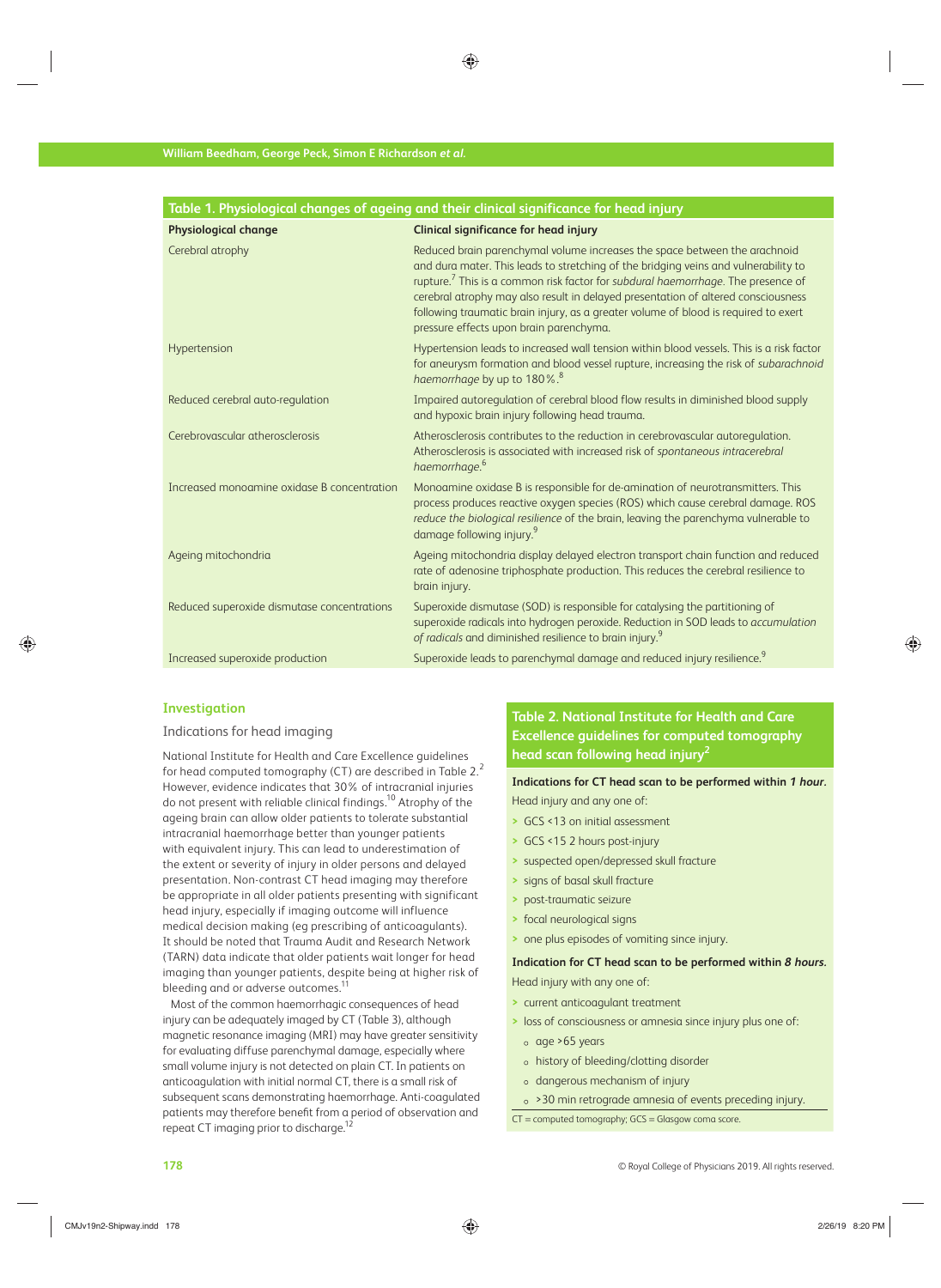| Table 3. Consequences of head injury |                                                                                                                                                                                                                                                                 |
|--------------------------------------|-----------------------------------------------------------------------------------------------------------------------------------------------------------------------------------------------------------------------------------------------------------------|
| Subdural haematoma                   | Most common haemorrhage following elderly head injury. <sup>12</sup>                                                                                                                                                                                            |
|                                      | Characterised by bleeding into the space between the dura and arachnoid mater following<br>acute arterial or parenchymal injury.                                                                                                                                |
|                                      | Most common aetiology of chronic subdural haematoma is tearing of bridging veins crossing<br>the arachnoid and dura; risk exacerbated by cerebral atrophy                                                                                                       |
|                                      | Bridging vein tears can also occur with intracranial hypotension (eg following CSF leak). <sup>13</sup>                                                                                                                                                         |
| Cerebral contusions                  | Defined as clearly demarcated areas of small-volume focal micro-haemorrhage occurring as a<br>direct result of damage to the small vessels of the brain parenchyma.                                                                                             |
|                                      | Can be located in proximity to the site of impact, but contrecoup distribution is common.                                                                                                                                                                       |
|                                      | Results in focal neurological deficit. <sup>14</sup>                                                                                                                                                                                                            |
| Traumatic subarachnoid haemorrhage   | Commonly occurs due to direct injury to a blood vessel, or injury secondary to sudden increase<br>in intravascular pressure. <sup>15</sup>                                                                                                                      |
|                                      | Characterised by bleeding into the CSF-filled subarachnoid space.                                                                                                                                                                                               |
|                                      | Can result in secondary obstructing hydrocephalus. <sup>15</sup>                                                                                                                                                                                                |
| Intracerebral haemorrhage            | Discrete collection of blood within the parenchyma of the brain.                                                                                                                                                                                                |
|                                      | Classified according to aetiology: trauma is less common than the primary spontaneous<br>causes such as hypertension. <sup>16</sup>                                                                                                                             |
|                                      | Results in focal damage due to direct local compression or a more diffuse cerebral injury due<br>to raised intracerebral pressure. <sup>16</sup>                                                                                                                |
|                                      | Full haemorrhage formation can occur due to haemorrhagic progression of contusion. <sup>17</sup>                                                                                                                                                                |
| Extradural haemorrhage               | The least common post-traumatic intracranial haemorrhages. <sup>12</sup>                                                                                                                                                                                        |
|                                      | 75-90% of patients co-present with a skull fracture. <sup>18</sup>                                                                                                                                                                                              |
|                                      | The most common mechanism of injury is rupture of the middle meningeal artery as it passes<br>through the foramen spinosum. <sup>19</sup>                                                                                                                       |
|                                      | Commonly accompanied by a characteristic period of lucidity following injury, which often<br>precedes a comatose state.                                                                                                                                         |
| <b>Skull fractures</b>               | Classified according to location, appearance and degree of depression. <sup>20</sup>                                                                                                                                                                            |
|                                      | Can result in damage to brain parenchyma, blood vessels and cranial nerves as they exit the<br>cranial vault.                                                                                                                                                   |
|                                      | Can also predispose to associated venous sinus thrombosis, especially in occipital fractures<br>crossing the site of the transverse sinus. CT venography may be indicated in the context of<br>persistent headaches or feature of raised intracranial pressure. |
|                                      | CSF leakage can result in intracranial hypotension and secondary subdural haemorrhage.                                                                                                                                                                          |
| Diffuse axonal injury                | A syndrome representing microscopic damage to the axons of the neural tract, brainstem and<br>corpus callosum.                                                                                                                                                  |
|                                      | Clinically defined as a coma lasting longer than 6 hours following a traumatic brain injury<br>without other ischemic lesions or swelling identified as the underlying cause. <sup>21</sup>                                                                     |
|                                      |                                                                                                                                                                                                                                                                 |

#### $CSF = cerebrospinal fluid; CT = computed tomography$

### **Management**

# Indications for neurosurgery

 The role of neurosurgery is to relieve elevated intracranial pressure (ICP), improve the cerebral perfusion pressure and correct depressed skull fractures. NICE guidelines state that the following signs indicate neurosurgical consultation:

- **>** unexplained confusion of >4 hours
- **>** persistent Glasgow coma score (GCS) <8
- **>** deteriorating GCS after admission
- **>** development of focal neurological signs
- **>** seizure without full recovery
- **>** penetrating head injury
- **>** cerebrospinal fluid (CSF) leak.<sup>2</sup>

 North American consensus guidelines indicate that in patients with potential to benefit, surgical evacuation of intracranial haemorrhage should be considered (regardless of GCS) where radiological parameters show:

- **>** either subdural haematoma with 10 mm+ clot thickness or 5 mm+ midline shift 22
- > or epidural haematoma with volume > 30 cm<sup>3,23</sup>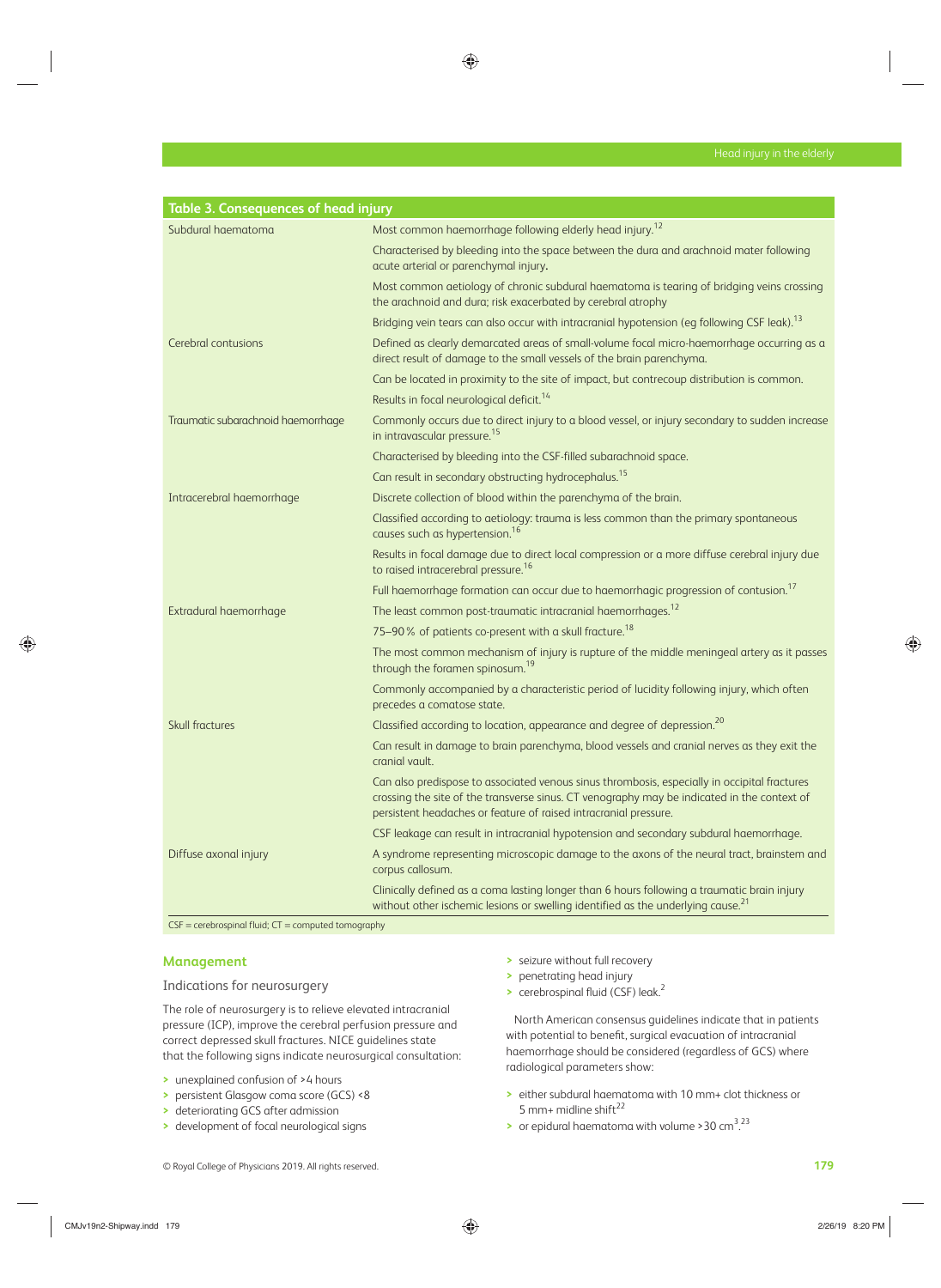Surgery may also be indicated where these criteria are not met, and there remains clinical evidence of brain herniation or raised ICP (eg anisocoria), especially in the context of documented clinical deterioration. Surgical outcomes may be dependent on time between onset of neurological signs and surgical decompression. Where surgery is indicated, it should take place within 4 hours.

 In patients not meeting surgical criteria but with GCS <9, ICP monitoring in a critical care setting is advised. Surgery should be considered if ICPs are sustained above 20 mmHg. There exists considerable debate and controversy as to the indication and outcome of decompressive neurosurgery in these patients who do not fit the haematoma criteria above. Various studies suggest that these patients often have improved survival but potentially worse neurological outcomes, and a role for decompressive craniectomy in patients with advanced frailty is generally less accepted.

#### Non-operative management

 Non-operative management of raised ICP is appropriate when there is a small haematoma, or the intracerebral pressure is below 20 mmHg.<sup>22</sup> Non-surgical interventions include head elevation, sedation, analgesia, mechanical hyperventilation to maintain normal pCO<sub>2</sub>, euthermia, antiepileptics, mannitol (or hypertonic saline) and ICP monitoring. $24$  In patients who are potential surgical candidates, the risk of haematoma expansion indicates serial CT 8–12 hours after injury.<sup>25</sup> For ICP monitoring, ventricular catheters are considered the gold standard in the USA. These devices permit therapeutic CSF drainage if required, although they do carry a greater infection risk. In the UK intraparenchymal monitoring devices are more commonly deployed.<sup>26</sup>

 Outcomes from intracranial haemorrhage have been shown to be superior in patients transferred to a specialist neurology or neurosurgical unit, even if surgical intervention is not required immediately. 27 In symptomatic patients who would be good surgical candidates should they deteriorate, transfer to a neurosurgical centre may therefore be appropriate for monitoring and medical management (eg for severe hypertension).

#### Neurosurgery in the older patient

 Despite the availability of consensus guidelines, older patients are less likely to undergo neurosurgical intervention than younger patients with equivalent injury. This may be because older patients treated surgically have inferior outcomes.<sup>28</sup> In one study, survival following surgical intervention for traumatic head injury was 59.3% for ages 65–74 and only 32.4% for those aged over 75. 29 However, compared to age matched peers treated conservatively, older persons undergoing surgery following head trauma had significantly reduced mortality and better functional outcomes.  $^{28}$ Debate persists about the benefits and role of decompressive neurosurgery in the older patient with haemorrhagic complications of head injury. This is complicated by difficulties interpreting the literature when it is known that older patients tend to tolerate more substantial intracranial injury before reflecting the severity of their injury in their GCS. Adverse outcomes in older patients with matched GCS to younger patients may therefore represent more severe injury and unfair comparison.

 Balancing risk and benefit in older patients with complications of head injury is therefore complex. Careful consideration of likely post-operative outcome is required on an individual basis. Age and frailty are not synonymous, and wide functional heterogeneity can be found in older persons. Emerging evidence indicates that frailty assessment provides a more accurate prediction of surgical risk than age, and frailty seems to intuitively influence the decision to operate in patients undergoing oncological neurosurgery.<sup>30</sup> There is some evidence that frailty is associated with poor outcomes in geriatric trauma, but little published data specific to elderly traumatic brain injury. Sarcopaenia defined by CT criteria is emerging as a potential surrogate for frailty assessment that may prove useful in predicting outcome in the future.<sup>31</sup>

#### Role of the physician

 Importantly, the UK hub and spoke trauma model means that many decisions on whether to operate are currently made without the direct assessment of an experienced neurosurgeon. The decision on whether or not to offer surgery therefore depends on information-gathering and communication in relation to baseline state. Combined with injury severity, this determines potential for recovery and allows neurosurgical prognostication. However, subsequent communication with patient and family is often the responsibility of the referring medical team, especially where surgery is not indicated. This emphasises the need for physicians to understand the basis and rationale for decision-making.

 In addition to review of mechanism of injury and optimisation of co-morbidity, the responsibility of the physicians is also to treat complications and promote rehabilitation. Management of key medical issues is discussed in the following paragraphs.

#### Management of anticoagulation

 Many older persons regularly take anticoagulants and antiplatelet agents which contribute to haemorrhagic complications of head injury. Challenging decisions are often required pertaining to the reversal of anticoagulant and antiplatelet effect. Timed reintroduction of these drugs following haemorrhagic complications of head injury is also complex.

 In these cases, judicious assessment of risk is required. The risk of thrombosis in each individual must be balanced against the risks of recurrent intracranial bleeding. These risks are often difficult to estimate for general physicians without experience in the management of traumatic head injury. This can lead to poor decision-making if there are delays in obtaining specialist advice.

 Mortality from haemorrhagic complications of head injury in the presence of continued anticoagulation is strikingly elevated, and may reach 80.6%.<sup>32</sup> The risks associated with cessation of anticoagulation are generally extrapolated from annualised population risks (Table 4) and therefore may be higher in the acute setting. Notwithstanding this observation, the risks of thrombosis are usually substantially lower than that of the acute bleed, even for patients considered at high risk of thrombosis. Suspension of anticoagulation is therefore almost always required; this should be discussed with a haematologist with specialist coagulation experience. A risk–benefit analysis and management plan should be clearly documented and regularly reviewed.

#### *Reversal of anticoagulants*

 NICE recommends that warfarinised patients presenting with suspected or confirmed intracranial bleeding should undergo immediate reversal with prothrombin complex concentrate (PCC). 40 This is supported by the British Committee for Standards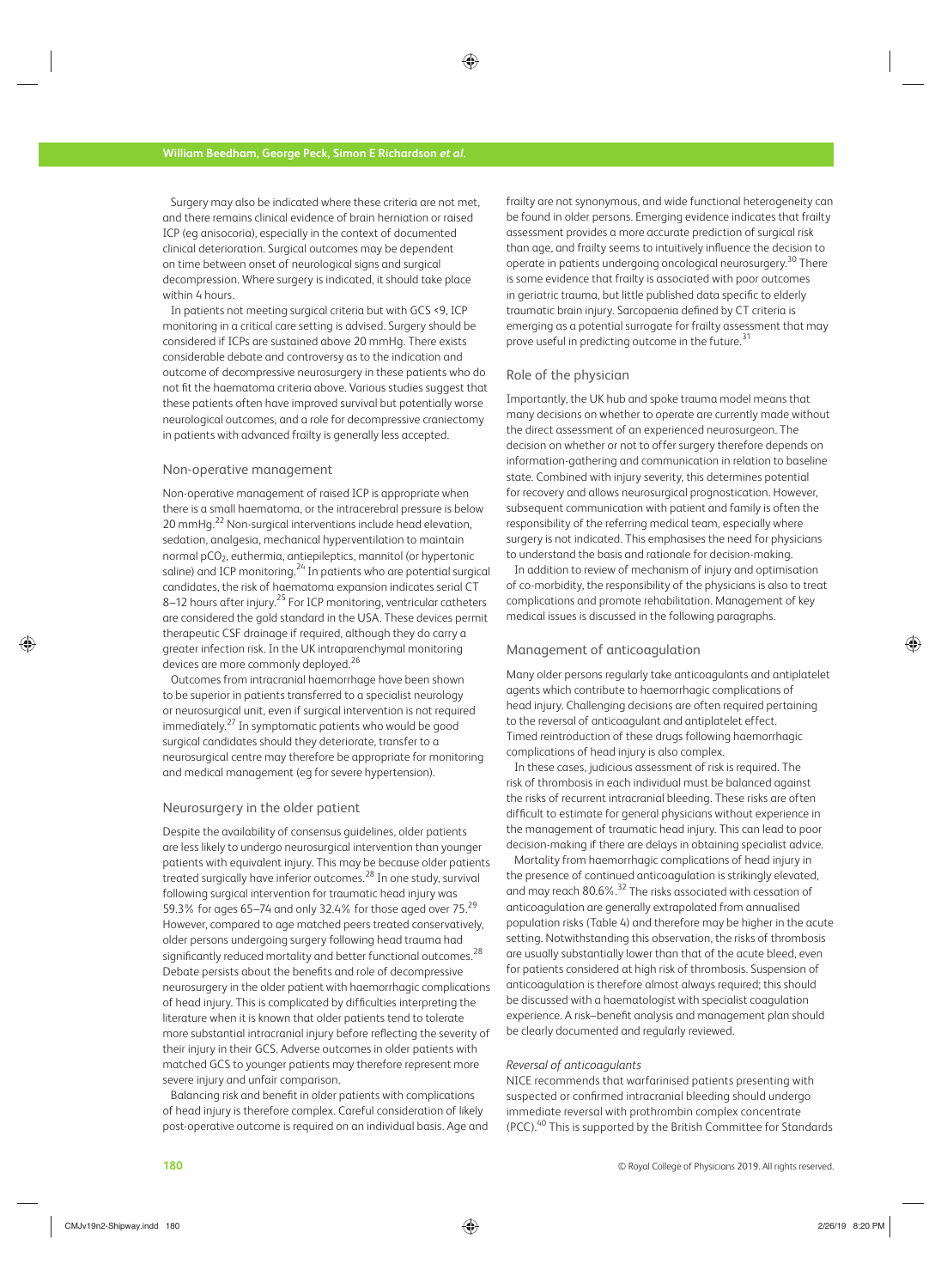|                              | Table 4. Risk of thrombosis in common indications for anticoagulation                                                                                                                                                                                                                                                                                                                                                                                                                                                                                                                                                                                            |  |  |
|------------------------------|------------------------------------------------------------------------------------------------------------------------------------------------------------------------------------------------------------------------------------------------------------------------------------------------------------------------------------------------------------------------------------------------------------------------------------------------------------------------------------------------------------------------------------------------------------------------------------------------------------------------------------------------------------------|--|--|
| <b>Atrial fibrillation</b>   | A 2013 study found that cessation of anticoagulation in atrial fibrillation patients was associated with a<br>5.17% per year risk of thrombotic event. Adjusted analysis revealed that cessation resulted 3.43-fold risk<br>of death <sup>33</sup> and overall thrombosis risk of 0.5/1000 cases off treatment for 5 days. The CHA <sub>2</sub> DS <sub>2</sub> -VASc<br>score is currently recommended to calculate individualised atrial fibrillation-associated stroke risk <sup>34</sup> and<br>should be documented - those with a score of over 3 are considered to be at higher risk of thrombosis<br>(1.6/1000 patients for 5 days off anticoagulation). |  |  |
| Venous thromboembolism       | Patients at highest risk are those within 3 months of a VTE (in particular within 6 weeks) or who have<br>previously developed VTE on anticoagulation (eg treated with an international normalised ratio target<br>3-4). Management of anticoagulation should be discussed with haematology.                                                                                                                                                                                                                                                                                                                                                                     |  |  |
|                              | Patients who develop provoked VTE are generally considered to be at lower risk of recurrence after<br>cessation of anticoagulation and would not normally require long-term anticoagulation. <sup>35</sup> Conversely,<br>a large meta-analysis found significantly higher recurrence rates of PE and DVT in patients whose VTE<br>were unprovoked; <sup>36</sup> with 22.6% recurrence at 5 years after cessation of anticoagulation.                                                                                                                                                                                                                           |  |  |
|                              | Overall, patients at increased risk include those with unprovoked or recurrent VTE, presentation with PE<br>and those with on-going risk factors (eg active cancer). The management of anticoagulation in such<br>patients should be discussed with haematology and consideration given to non-pharmacological VTE<br>prophylaxis (eg good hydration, early mobilisation, compression stockings) and the use of an inferior<br>vena cava filter in selected cases with active lower limb DVT at risk of embolisation.                                                                                                                                            |  |  |
| Mechanical heart valves      | The short-term risk of thrombosis is generally overstated and varies with the type of valve (bileaflet less<br>than tilting disc or caged ball), <sup>37</sup> valve position (AV < MV); additional patient risk factors (previous TIA/<br>CVA, atrial fibrillation, impaired left ventricular ejection fraction).                                                                                                                                                                                                                                                                                                                                               |  |  |
|                              | A large meta-analysis of RCTs and observational studies concluded that the total risk of<br>thromboembolism without anti-coagulation of these patients is 8.6 events per 100 patient years. <sup>37</sup>                                                                                                                                                                                                                                                                                                                                                                                                                                                        |  |  |
|                              | Patients with a bileaflet aortic valve and no additional risk factors are at relatively low risk (0.5/1000 risk<br>for 5 days off anticoagulation), whereas in those with MV replacements and risk factors the risk is higher<br>(1.6/1000 for 5 days off anticoagulation); specialist advice should be sought.                                                                                                                                                                                                                                                                                                                                                  |  |  |
|                              | The use of unfractionated heparin is generally not recommended due to the thrombotic and bleeding risks<br>associated with limited time in range. If bridging is required LMWH is generally advised, but importantly,<br>warfarin is by far the most effective anticoagulant agent in mechanical heart valve setting.                                                                                                                                                                                                                                                                                                                                            |  |  |
| Lupus anticoagulant          | A 2015 study found that there was a risk of 0.532 events per 100 patient years who suffer with systemic<br>lupus erythematosus when anti-coagulated. <sup>38</sup>                                                                                                                                                                                                                                                                                                                                                                                                                                                                                               |  |  |
|                              | Patients with antiphospholipid syndrome with a known thrombotic history can exhibit aggressive<br>thrombotic tendencies, often complicated by co-existent thrombocytopenia. The management of these<br>rare, but complex patients requires individualised assessment by a haematologist with experience in<br>coagulation disorders.                                                                                                                                                                                                                                                                                                                             |  |  |
| Myeloproliferative disorders | Polycythaemia vera and essential thrombocytosis carry a significant thromboembolic risk including<br>arterial thrombosis and a tendency to splanchnic and cerebral vein thromboses. A 2014 study found that<br>patients with polycythaemia vera had a thromboembolic risk of 2.5–5% per patient year, with essential<br>thrombocythaemia patients having a similar 1.9-3% risk of event per patient year. <sup>39</sup>                                                                                                                                                                                                                                          |  |  |
|                              | Thrombotic risk is highly variable between patients and will depend on the age, thrombotic history<br>and overall blood count picture at the time (including white cell counts). Most MPD patients are given<br>primary prophylaxis with aspirin, which can be difficult to fully reverse, and such patients should be<br>discussed with haematology.                                                                                                                                                                                                                                                                                                            |  |  |

 AV = aortic valve; CVA = cerebrovascular accident; DVT = deep vein thrombosis; LMWH = low molecular weight heparin; MPD = myeloproliferative disorders; MV = mitral valve; PE = pulmonary embolism; RCTs = randomised controlled trials; TIA = transient ischemic attack; VTE = venous thromboembolism

in Haematology, which states that following head-injury admission anticoagulated patients are likely to require a CT scan, need their international normalised ratio (INR) measured, and if head injury is strongly suspected reversal of the INR with PCC.<sup>41</sup> The use of recombinant factor VIIa or fresh frozen plasma is not acceptable management. 42 Further measures should include 5–10mg of intravenous vitamin K, immediate cessation of all anticoagulant therapy and serial measurement of INR at

30 minutes, 4–6 hours and 24 hours in case further doses of PCC are required.

 The reversal of direct oral anticoagulants (DOACs) is more complex. The factor II inhibitor dabigatran can be effectively reversed with idarucizumab. Andexenant, a specific reversal agent for factor X inhibitors, is in development. Meanwhile, expert consensus currently advises that suspected intracranial bleeding in patients taking the commonly prescribed factor X inhibiting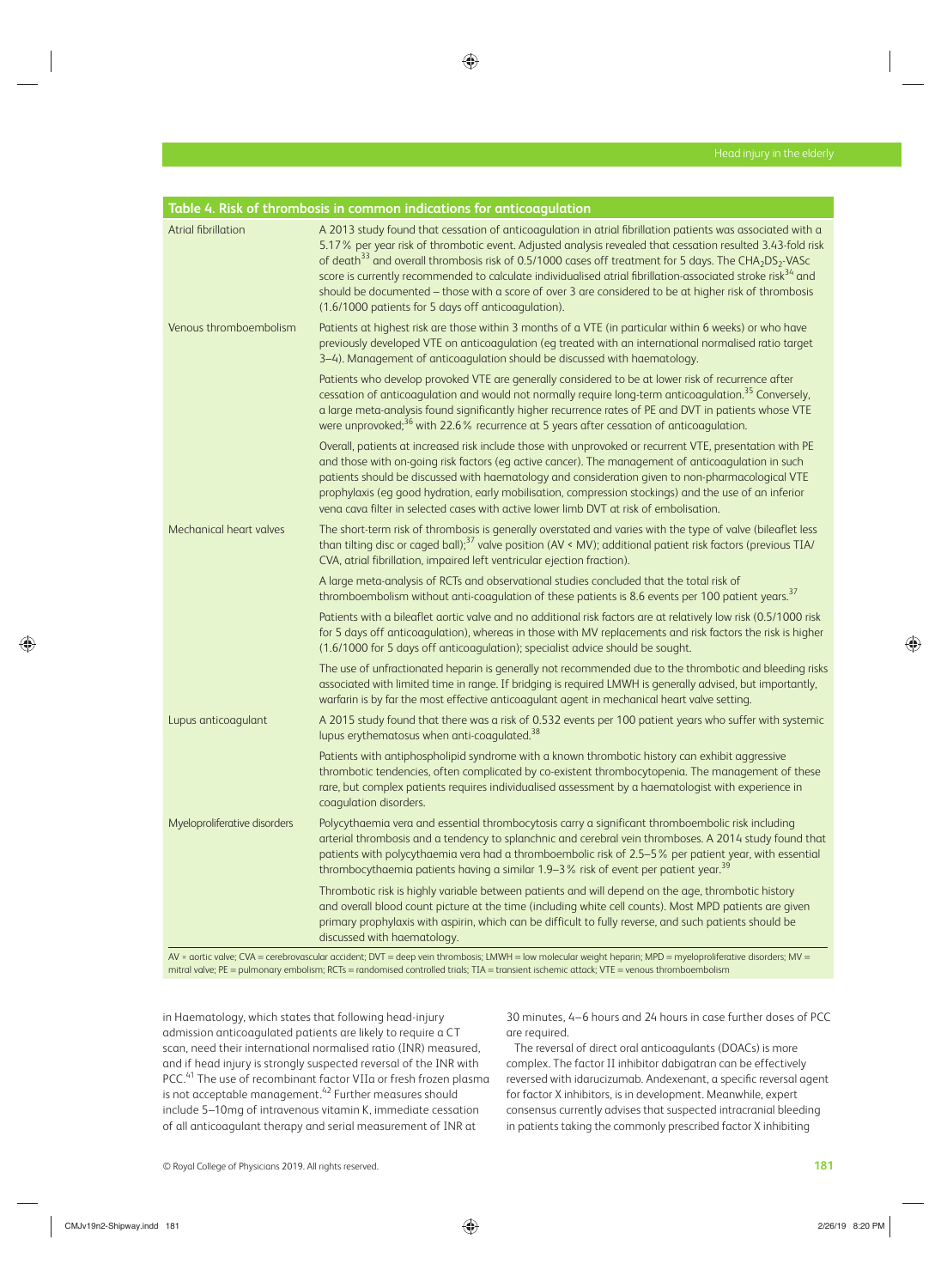DOACs, be reversed with PCC, although this is unlikely to be fully effective. 43 Tranexamic acid can be used adjunctively and carries limited risk of thrombosis.

#### *Reversal of antiplatelet effect*

 Some evidence indicates that clopidogrel may predispose to traumatic intracranial haemorrhage to a greater extent than warfarin. Limited evidence is available to determine the risks of modern potent antiplatelet agents. Strategies for reversal of antiplatelet effect include regular tranexamic acid, platelet infusion (typically 2 pools) and in extreme cases recombinant-activated factor VIIa. Of note, whilst two pools of platelets would be expected to largely reverse aspirin effect, the prolonged pharmacodynamics of clopidogrel (5–7 day washout) limits the efficacy of platelet transfusion and multiple pools are often required. However, none of these interventions improves outcome following intracerebral haemorrhage.<sup>44</sup> Suspension of antiplatelet agents following acute intracranial haemorrhage is however advised.

#### *Restarting anticoagulants and antiplatelets*

 Although haematoma expansion and re-bleeding are significant risks following intracerebral haemorrhage, there is also an increased risk of thromboembolism precipitated by immobility, the inflammatory response to trauma and pro-coagulant effects of reversal agents. Non-pharmacological VTE prophylaxis should be instigated and understanding this evolving risk profile permits timely reinstatement of anti-coagulation therapy where thrombosis risk is deemed high.<sup>45</sup>

 In patients with high thrombosis risk, current evidence indicates that anticoagulant therapy can be reinstated after 10 days with modest risk of re-bleeding. However, the risks of reinstating anticoagulation will vary depending on the extent and site of intracranial bleeding. There is no current consensus on what constitutes an ideal interval, and prospective studies to answer this question are currently underway. Many surgeons prefer to delay reinstating anticoagulation until CT brain indicates complete resolution of haemorrhage. Inevitably, this requires judicious appreciation of the risks of continued suspension of anticoagulation. However, it should also be noted that the risks of interrupted anticoagulant therapy are modest even in the context of modern metallic heart valves, where valve thrombosis rates of 4% per annum are seen in patients not taking anticoagulants.<sup>37</sup> Outcomes for patients with metallic heart valves whose anticoagulation was suspended report a variable thrombosis risk 0–4% at 30 days.<sup>46</sup>

 Guidelines recommend 7–10 days of suspended anti-coagulation following haemorrhagic complications of head injury.<sup>47</sup> Evidence pertaining to the reintroduction of DOACs following haemorrhagic head injury is limited, but re-bleeding following intracerebral haemorrhage is rarer on DOACs than warfarin and likely to be safer.<sup>48</sup> Expert consensus therefore also recommends restarting DOACs following 7–10 days of suspension where thrombosis risk is high. The evidence surrounding reinstatement of antiplatelet agents is limited. However, anti-platelet agents are safer than anti-coagulants after intracerebral haemorrhage. Expert consensus indicates a 7–10 day cessation period may therefore be appropriate.<sup>49</sup>

 For patients at extremely high risk of thrombosis in whom it is thought early re-anticoagulation is indicated <7 days, or where re-bleeding risk is considered higher, graduated re-introduction

of escalating doses of twice per day (bd) low molecular weight heparin (LMWH) is standard practice. This is generally considered safer and more effective than unfractionated heparin. Of note, in the case of re-bleeding, up to 60% of LMWH effect can be antagonised by protamine. Embolisation from recent lower limb venous thrombosis may be mitigated by IVC filter insertion.

#### *Management of thrombocytopaenia*

 Thrombocytopaenia carries a >12-fold risk of haematoma expansion.<sup>49</sup> Patients presenting with a platelet count <135 x  $10^9$ /L are 31.5 times more likely to require neurosurgical intervention. Thrombocytopenic patients with intracranial haemorrhage should receive platelet transfusion to maintain platelets >100 x  $10^9$ /L. $^{49}$ 

#### Seizures

#### *Prophylaxis*

 Early seizures occur in 30% of patients following traumatic brain injury. Most seizures occur within the first 24 hours of injury. Seizures are believed to increase the risks of secondary brain injury through functional hypoxia and raised ICP. Prophylaxis with anticonvulsants has been shown to reduce the frequency of early seizures, although anticonvulsants have no effect on the development of long-term epilepsy after brain injury. A recent survey of neurosurgical centres in the UK suggests that 50% of neurosurgical centres routinely use anticonvulsants for seizure prophylaxis after brain injury.<sup>50</sup> Current evidence indicates that levetiracetam has a better safety profile and equal efficacy to phenytoin. Levetiracetam may also be associated with better functional outcomes. Prophylaxis with levetiracetam 500 – 1000 mg bd for 7 days is therefore recommended.<sup>51</sup> In patients who have not suffered a seizure during this period, there is no advantage to long-term anticonvulsant therapy. In elderly patients, lower dosages should be considered and it is important that duration of therapy is confirmed prior to discharge.

#### *Treatment*

 In patients sustaining seizures following traumatic brain injury, the risk of long-term seizures depends upon injury severity. Approximately 8–16% will suffer from post-traumatic epilepsy at 2 years. Additionally, patients with persistently reduced consciousness considered disproportionate to the extent of neurological injury, 15–20% will display signs of non-convulsive seizures on continuous electroencephalography.<sup>52</sup> Anticonvulsants are typically continued throughout the admission for patients who have sustained a seizure, and weaned gradually after discharge under neurological supervision.

#### Hyponatraemia

 Hyponatraemia is a common complication of intracranial injury. Careful clinical evaluation is required to differentiate between the syndromes of inappropriate antidiuretic hormone secretion (SIADH), cerebral salt wasting (CSW) and other causes such as hypoadrenalism or drugs. SIADH is the most common electrolyte disturbance following head injury, but may be mistaken for CSW. The pathophysiology of CSW is poorly understood although it is known to result in excess renal excretion of sodium and dehydration. Evaluation of hyponatraemia is complicated by the fact that SIADH and CSW often display similar laboratory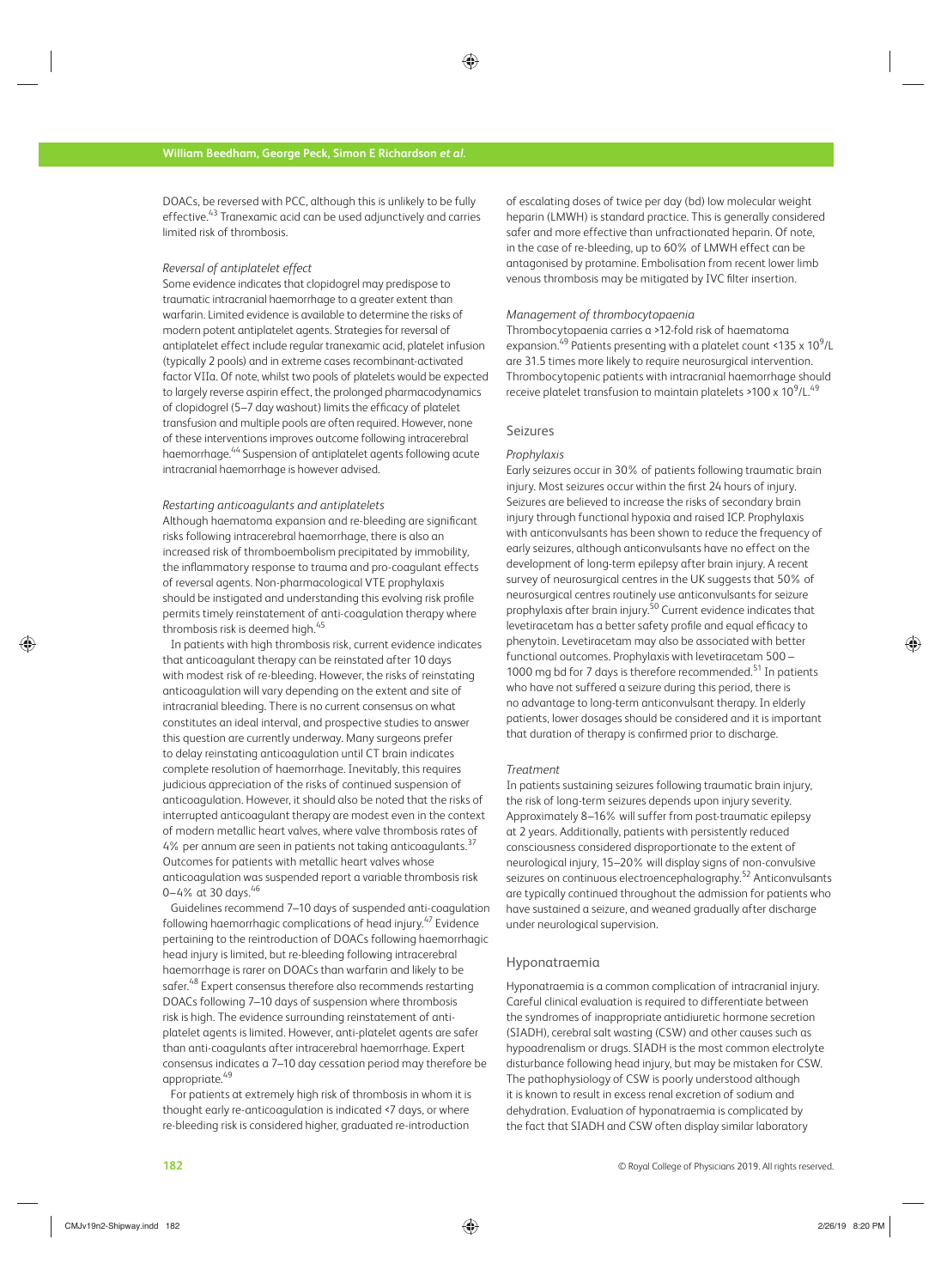parameters. However, treatment is diametrically opposed and incorrect treatment risks deterioration in hyponatraemia. Differentiation therefore mandates careful evaluation of fluid status. Patients suffering from CSW are intravascularly deplete and require intravenous volume replacement; patients with SIADH are euvolaemic and require fluid restriction. Resolution of CSW typically occurs within 2–4 weeks of head injury.<sup>53</sup>

#### Prognosis

 Elderly patients suffer high mortality and reduced functional outcome following head injury when compared to younger cohorts; a recent UK cohort study reported 22.9% inpatient mortality, 10.8% long-term moderate disability and 5.3% severe disability requiring permanent help with activities of daily living.<sup>54</sup> Outcomes are considerably worse for severe traumatic brain injury with inpatient mortality as high as 70–80%.

#### **Conclusions**

 Physicians are increasingly called upon to provide medical support for trauma services, whose population is increasingly old, frail and comorbid. Frail older patients often sustain head injury when they fall, and are predisposed to haemorrhagic complications because of anticoagulant use and the effects of ageing. Determining the role of surgery and interrupted anticoagulation requires careful, personalised risk assessment. Appreciation of the opposing risks can be challenging; it requires an understanding of the evidence base in both surgery and medicine to rationalise decision making and inform bilateral communication. ■

# **References**

- 1 Office for National Statistics . *National population projections:*  2014-based statistical bulletin. Office for National Statistics, 2015 .
- 2 National Institute for Health and Care Excellence . *Head injury: assessment and early management. Clinical guideline [CG176]* . NICE 2014
- 3 Loo S, Dell'Aniello S, Huiart L, Renoux C. Trends in the prescription of novel oral anticoagulants in UK primary care . *Br J Clin*  Pharmacol 2017;83:2096-106.
- 4 Alrajhi K, Perry J, Forster A. Intracranial bleeds after minor and minimal head injury in patients on warfarin . *J Emerg Med* 2015; 48: 137 - 42.
- 5 Department of Health . *Long term conditions compendium of*  information: third edition. DH, 2012.
- 6 Qureshi A, Mendelow A, Hanley D. Intracerebral haemorrhage. Lancet 2009;373:1632-44.
- 7 Adhiyaman V. Chronic subdural haematoma in the elderly. Postgrad Med J 2002;78:71-5.
- 8 Teunissen L, Rinkel G, Algra A, van Gijn J. Risk factors for subarachnoid hemorrhage: a systematic review. Stroke 1996;27:544-9.
- 9 Tobe EH. Geriatric traumatic brain injury: relationship to dementia and neurodegenerative disease. *J Gerontol Geriatr Res* 2016;5:292.
- 10 Mack L, Chan S, Silva J, Hogan T. The use of head computed tomography in elderly patients sustaining minor head trauma. *J Emerg Med* 2003;24:157-62.
- 11 The Trauma Audit and Research Network (TARN) . *Major Trauma in Older People*. Salford: The University of Manchester; TARN, 2017.
- 12 Doherty DL. Post-traumatic cerebral atrophy as a risk factor for delayed acute subdural haemorrhage . *Arch Phys Med Rehabil* 1988;69:542.
- 13 Zare M, Ahmadi K, Zadegan S, Farsi D, Rahimi-Movaghar V. Effects of brain contusion on mild traumatic brain-injured patients . *Int J Neurosci* 2012 ; 123 : 65 – 9 .
- 14 Agrawal M, Modi N, Sinha V. Post-traumatic subarachnoid hemorrhage: A review. Neurol India 2016;64:8.
- 15 Jauch E, Elias B. Intracerebral haemorrhage pathophysiology and management. Air Med J 1999;18:62-7.
- 16 Kurland D, Hong C, Aarabi B, Gerzanich V, Simard J. Hemorrhagic progression of a contusion after traumatic brain injury: a review. *J Neurotrauma* 2012;29:19-31.
- 17 Talbott JF, Gean A, Yuh EL, Stiver SI. Calvarial fracture patterns on CT imaging predict risk of a delayed epidural hematoma following decompressive craniectomy for traumatic brain injury . *AJNR Am J Neuroradiol* 2014 ; 35 : 1930 .
- 18 Gean AD, Fischbein NJ, Purcell DD et al. Benign anterior temporal epidural hematoma: indolent lesion with a characteristic CT imaging appearance after blunt head trauma . *Radiology* 2010:257:212-8.
- 19 Demetriades D, Kobayashi L. Skull fractures. BMJ, 2017. http://bestpractice.bmj.com/topics/en-gb/398 [Accessed 03 May 2018].
- 20 Vieira R, Paiva W, de Oliveira D et al. Diffuse axonal injury: epidemiology, outcome and associated risk factors . *Front Neurol* 2016:7:178.
- 21 Bullock M, Chesnut R, Ghajar J et al. Surgical management of acute subdural hematomas. Neurosurgery 2006;58(Suppl 3):S16-24.
- 22 Bullock M, Chesnut R, Ghajar J et al. Surgical management of acute epidural hematomas. *Neurosurgery* 2006;58(Suppl 3):S7-15.
- 23 Ragland J. Lee K. Critical care management and monitoring of intracranial pressure. *J Neurocrit Care* 2016;9:105-12.
- 24 Sumritpradit P, Setthalikhit T, Chumnanvej S. Assessment and predicting factors of repeated brain computed tomography in traumatic brain injury patients for risk-stratified care management: a 5-year retrospective study . *Neurol Res Int* 2016; 2016: 1-7.
- 25 Tavakoli S, Peitz G, Ares W, Hafeez S, Grandhi R. Complications of invasive intracranial pressure monitoring devices in neurocritical care. Neurosurg Focus 2017;43:E6.
- 26 Diringer M, Edwards D. Admission to a neurologic/neurosurgical intensive care unit is associated with reduced mortality rate after intracerebral hemorrhage. Crit Care Med 2001;29:635-40.
- 27 Shimoda K, Maeda T, Tado M et al. Outcome and surgical management for geriatric traumatic brain injury: analysis of 888 cases registered in the Japan neurotrauma data bank . *World Neurosurg* 2014 ; 82 : 1300 – 6 .
- 28 Leung G, Lai-Fung L, Wai-Man L, Wong H, Yuen W. Outcome after operative intervention for traumatic brain injuries in the elderly . Asian J Neurosurg 2017;12:37.
- 29 Youngerman BE, Neugut AI, Yang J et al. The modified frailty index and 30-day adverse events in oncologic neurosurgery. *J Neurooncol* 2018;136:197-206.
- 30 Hu P, Uhlich R, White J, Kerby J, Bosarge P. Sarcopenia measured using masseter area predicts early mortality following severe traumatic brain injury. *J Neurotrauma* 2018;35:2400-6.
- 31 Cohen D, Rinker C, Wilberger J. Traumatic brain injury in anticoagulated patients. *J Trauma* 2006:60:553-7.
- 32 Bogseth M. The significance of platelet count in traumatic brain injury patients on antiplatelet therapy . *J Emerg Med* 2015;48:262-3.
- 33 National Institute for Health and Care Excellence . *Atrial fibrillation: management. Clinical quideline [CG180]*. NICE, 2014.
- 34 Kim J, Khavanin N, Rambachan A et al. Surgical duration and risk of venous thromboembolism. JAMA Surgery 2015;150:110.
- 35 Baglin T, Douketis J, Tosetto A et al. Does the clinical presentation and extent of venous thrombosis predict likelihood and type of recurrence? A patient-level meta-analysis . *J Thromb Haemost* 2010;8:2436-42.